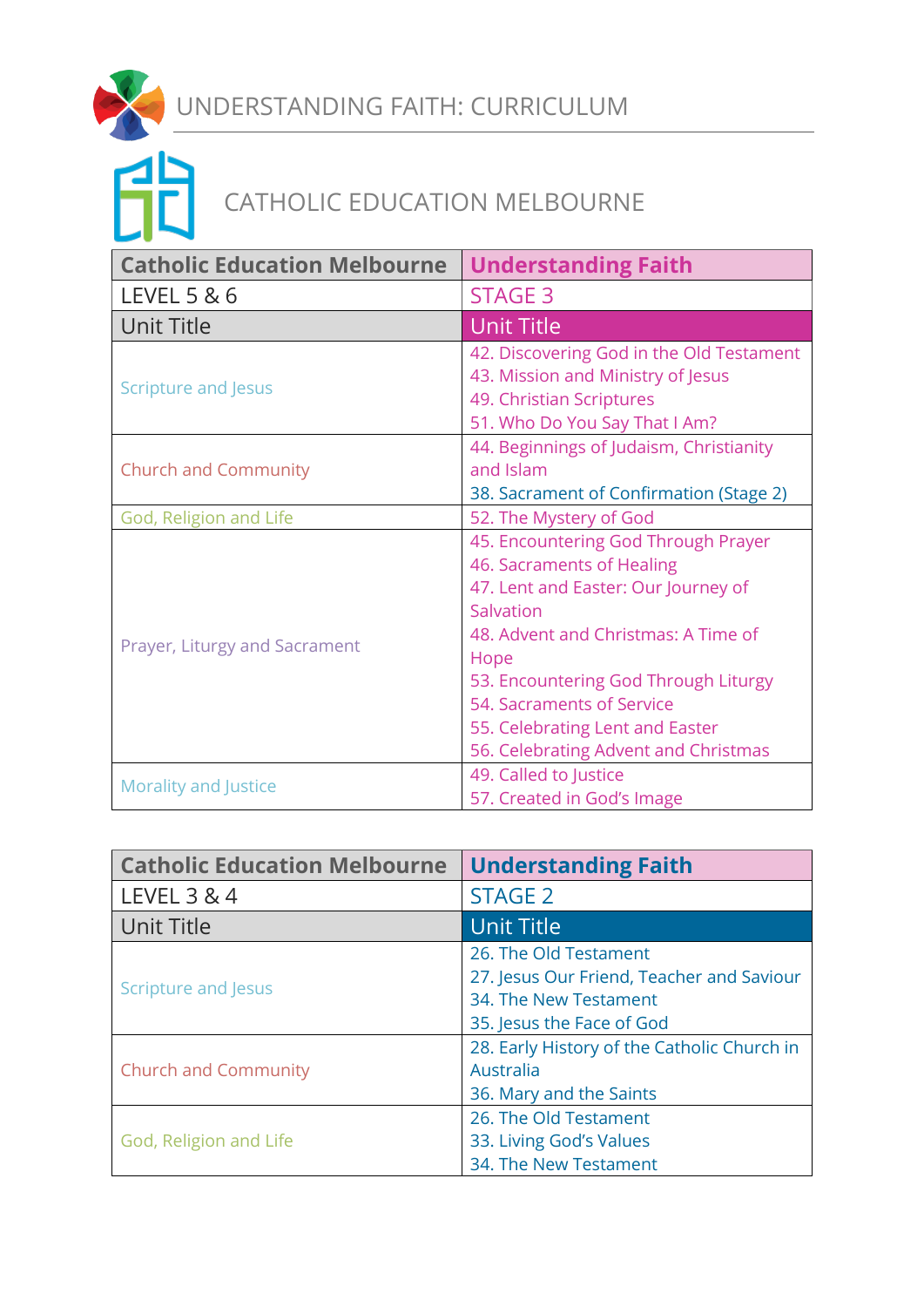|                               | 31. Preparing for and Celebrating Easter  |
|-------------------------------|-------------------------------------------|
|                               | 39. Encountering Jesus Through Lent and   |
|                               | Easter                                    |
|                               | 22. Sacrament of Reconciliation (Stage 1) |
| Prayer, Liturgy and Sacrament | 29. Prayer: The World's Greatest Wifi     |
|                               | 30. Sacrament of the Eucharist            |
|                               | 31. Preparing For and Celebrating Easter  |
|                               | 32. Preparing For and Celebrating         |
|                               | Christmas                                 |
|                               | 37. Celebrating the Paschal Mystery       |
|                               | <b>Through Liturgy</b>                    |
|                               | 38. Sacrament of Confirmation             |
|                               | 39. Encountering Jesus Through Lent and   |
|                               | Easter                                    |
|                               | 40. Come, Lord Jesus                      |
| Morality and Justice          | 33. Living God's Values                   |
|                               | 41. God's Marvellous Creation             |

| <b>Catholic Education Melbourne</b> | <b>Understanding Faith</b>             |
|-------------------------------------|----------------------------------------|
| <b>LEVEL 1 &amp; 2</b>              | <b>STAGE 1</b>                         |
| <b>Unit Title</b>                   | <b>Unit Title</b>                      |
| <b>Scripture and Jesus</b>          | 10. The Old Testament - God's Family   |
|                                     | Album                                  |
|                                     | 18. Discovering Jesus in the New       |
|                                     | <b>Testament</b>                       |
| <b>Church and Community</b>         | 12. Our Church                         |
|                                     | 17. Creator God                        |
| God, Religion and Life              | 20. Thinking About God and Life        |
|                                     | 25. Building Relationships             |
|                                     | 13. Responding to God Through Prayer   |
|                                     | 14. Sacrament of Baptism               |
|                                     | 15. Journey to New Life                |
|                                     | 16. Journey Towards Jesus: Advent and  |
|                                     | Christmas                              |
|                                     | 21. Prayer: Our Community Response to  |
| Prayer, Liturgy and Sacrament       | God                                    |
|                                     | 22. Sacrament of Reconciliation        |
|                                     | 23. Ash Wednesday to Pentecost: The    |
|                                     | <b>Easter Story</b>                    |
|                                     | 24. We Prepare and Wait: The Christmas |
|                                     | <b>Story</b>                           |
| <b>Morality and Justice</b>         | 17. Creator God                        |
|                                     | 25. Building Relationship              |